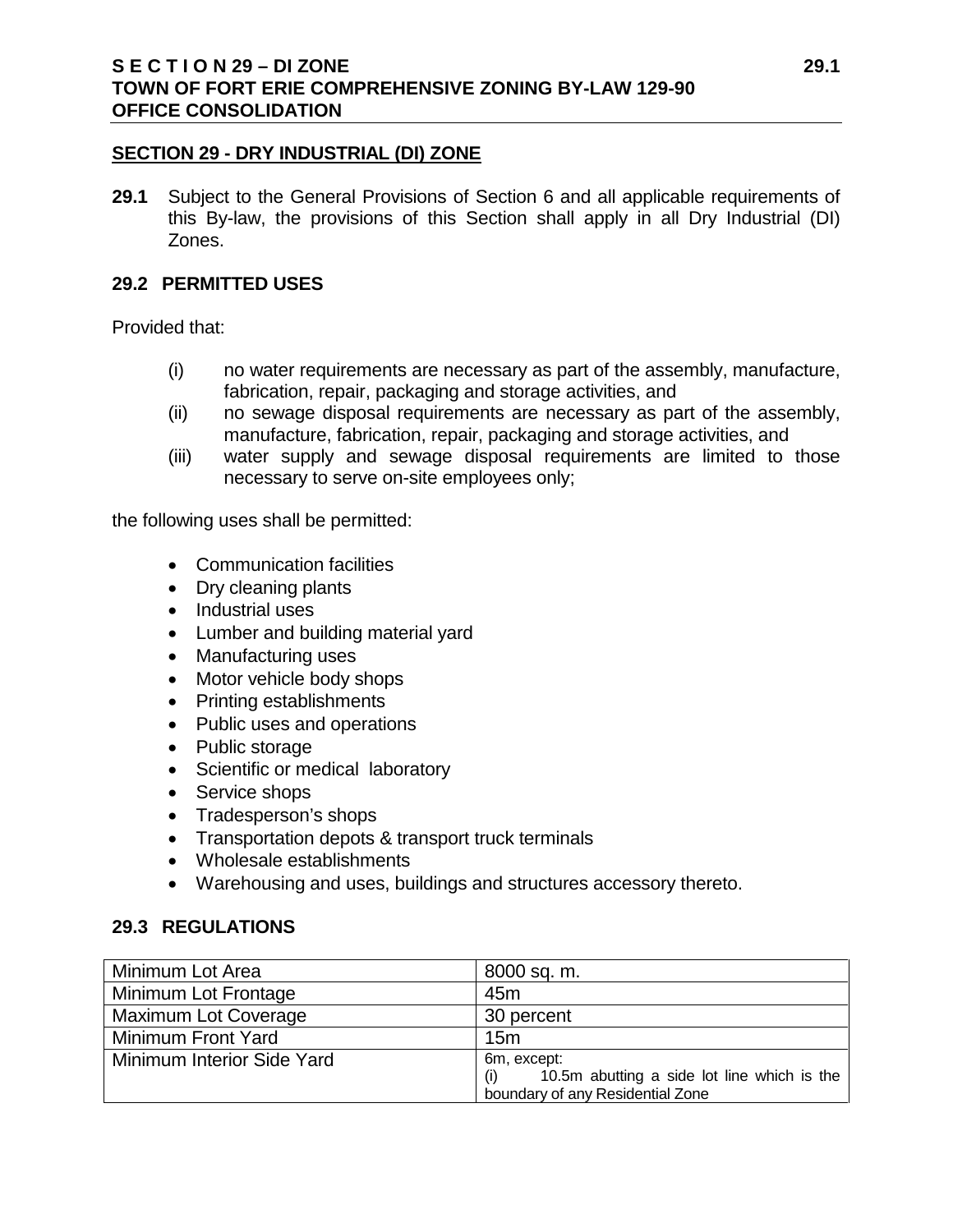# **S E C T I O N 29 – DI ZONE 29.2 TOWN OF FORT ERIE COMPREHENSIVE ZONING BY-LAW 129-90 OFFICE CONSOLIDATION**

| Minimum Exterior Side Yard         | 10.5m                                                                                                                                                                                                                                                                                                                                                                                                 |
|------------------------------------|-------------------------------------------------------------------------------------------------------------------------------------------------------------------------------------------------------------------------------------------------------------------------------------------------------------------------------------------------------------------------------------------------------|
| Minimum Rear Yard                  | 7.5m, except:<br>15m abutting a rear lot line which is the<br>(i)<br>boundary of any Residential Zone<br>No rear yard need be provided abutting any<br>(ii)<br>railway right-of-way or railway siding<br>For the purposes of this Section, any rear<br>(iii)<br>yard abutting a street shall be deemed to<br>be a front yard and all provisions herein<br>relating to front yards shall apply thereto |
| Minimum Loading Requirements       | No loading space shall be established in any front<br>yard or any yard adjacent to a residential zone                                                                                                                                                                                                                                                                                                 |
| Minimum Landscaping Requirements   | A landscaping area of a minimum width of 3m<br>adjacent to any residential or commercial zone or a<br>street that abuts the front, side or rear yard                                                                                                                                                                                                                                                  |
| <b>Outside Storage Regulations</b> | There shall be no outside storage of materials, waste<br>matter, finished or unfinished products, equipment or<br>parts which shall be placed, kept or allowed to<br>remain, except in accordance with the following<br>outside storage requirements:<br>Outside storage is permitted in the rear and<br>(i)<br>interior side yard, provided it is screened from view<br>from any street              |
| <b>Building Façade Regulations</b> | No exterior walls that face a street shall be<br>constructed of concrete blocks unless the same are<br>decorative masonry units or are used in a decorative<br>pattern form or are surfaced with stucco or with a<br>permanent coloured finish (does not include paint).                                                                                                                              |

# **29.4 BUILDINGS WITH EXPOSURE TO THE QEW**

| Minimum Lot Frontage                | 30 <sub>m</sub>                                                                                                                                                                                                                                                                                                                                                                                          |
|-------------------------------------|----------------------------------------------------------------------------------------------------------------------------------------------------------------------------------------------------------------------------------------------------------------------------------------------------------------------------------------------------------------------------------------------------------|
| Minimum Lot Area                    | 1400 sq. m.                                                                                                                                                                                                                                                                                                                                                                                              |
| Maximum Lot Coverage                | 50 percent                                                                                                                                                                                                                                                                                                                                                                                               |
| Minimum Front Yard                  | 15m                                                                                                                                                                                                                                                                                                                                                                                                      |
| <b>Minimum Interior Side Yard</b>   | 6m, except<br>$(i)$ 10.5m abutting a side lot line which is the<br>boundary of any Residential Zone                                                                                                                                                                                                                                                                                                      |
| Minimum Exterior Side Yard          | 10.5m                                                                                                                                                                                                                                                                                                                                                                                                    |
| Minimum Rear Yard                   | 7.5m, except:<br>15m abutting a rear lot line which is the<br>(i)<br>boundary of any Residential Zone<br>No rear yard need be provided abutting<br>(ii)<br>any railway right-of-way or railway siding<br>For the purposes of this Section, any<br>(iii)<br>rear yard abutting a street shall be<br>deemed to be a front yard and all<br>provisions herein relating to front yards<br>shall apply thereto |
| <b>Minimum Loading Requirements</b> | No loading space shall be established in any<br>front yard or any yard adjacent to a residential                                                                                                                                                                                                                                                                                                         |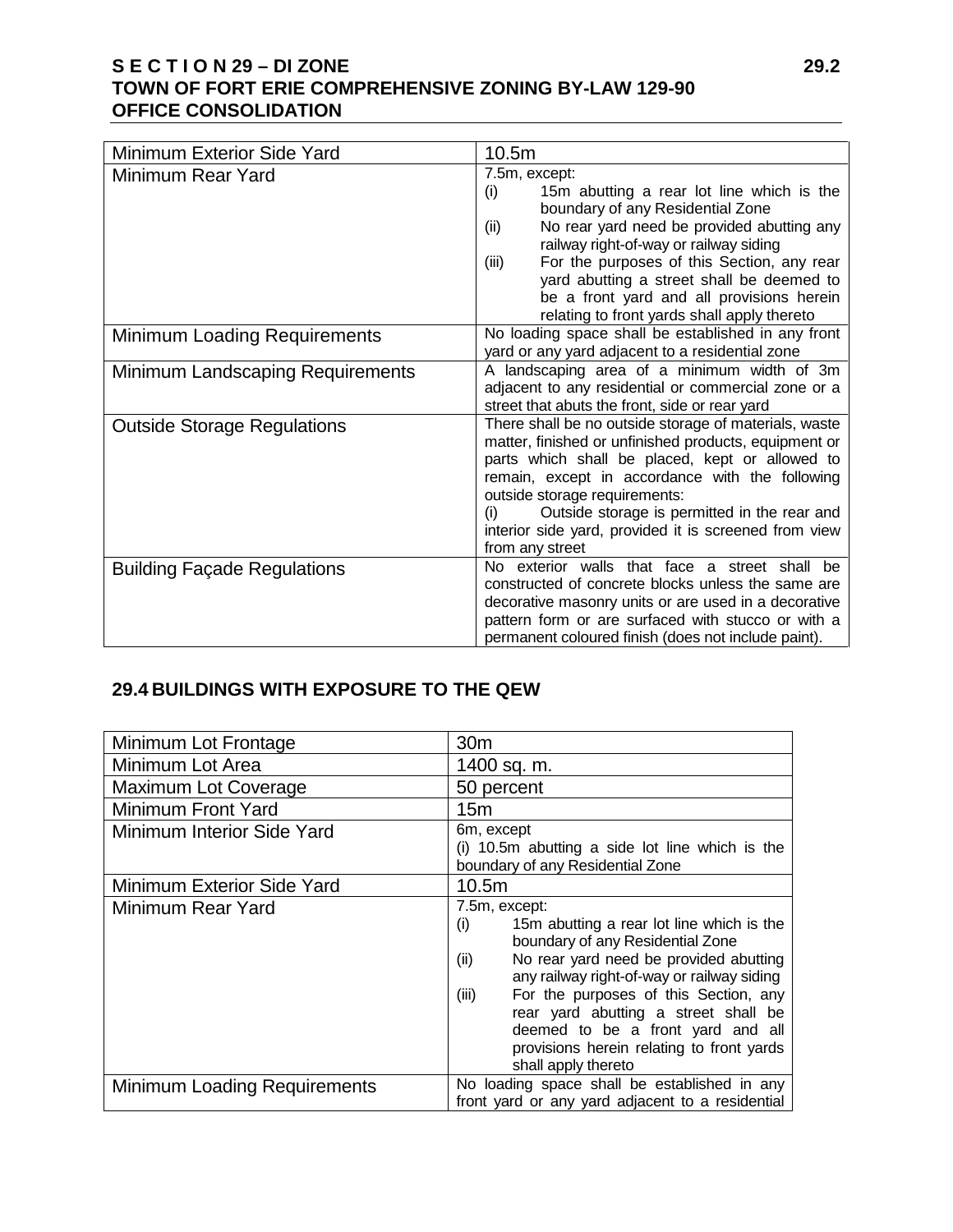### **S E C T I O N 29 – DI ZONE 29.3 TOWN OF FORT ERIE COMPREHENSIVE ZONING BY-LAW 129-90 OFFICE CONSOLIDATION**

|                                                 | zone or QEW.                                                                                                                                                                                                                                                                                                                           |
|-------------------------------------------------|----------------------------------------------------------------------------------------------------------------------------------------------------------------------------------------------------------------------------------------------------------------------------------------------------------------------------------------|
| <b>Minimum Parking Requirements</b>             | No parking space shall be established in any<br>front yard or yard adjacent to a residential zone<br>or QEW.                                                                                                                                                                                                                           |
| Minimum Landscaping Requirements                | i) A landscaping area of a minimum width of 3m<br>shall be provided and thereafter maintained<br>adjacent to any residential or commercial zone<br>or a street that abuts the front, side or rear yard<br>ii) A landscape area of a minimum width of 6 m<br>shall be provided and thereafter maintained<br>adjacent to the QEW.        |
| <b>Outside Storage Regulations</b>              | i) There shall be no outside storage of materials,<br>waste matter, finished or unfinished products,<br>equipment or parts in yards adjacent to the<br>QEW.<br>ii) There shall be no outside storage of materials,<br>waste matter, finished or unfinished products,<br>equipment or parts in any front yard or exterior<br>side yard. |
| Building Façade Regulations for QEW<br>Exposure | Walls must consist of brick or decorative<br>masonry units or are surfaced with stucco                                                                                                                                                                                                                                                 |

# **EXCEPTIONS TO THE DRY INDUSTRIAL (DI) ZONE**

### **DI-285 (129-90) 2063 Pettit Road**

Nothing shall prevent the continued use of the lands indicated as DI-285 on Schedule "A" for a community centre and uses, buildings and structures accessory thereto.

### **DI-286 (129-90) 1557 Bowen Road**

Nothing shall prevent the continued use of the lands indicated as DI-286 on Schedule "A" for a recycling centre and uses, buildings and structures accessory thereto.

### **DI-537 (20-2016) Helena Street Industrial Area**

These lands are zoned Dry Industrial DI-537 Zone and all the provision of By-law 129-990 as amended that relate to lands zoned Dry Industrial DI Zone by this By-law shall apply to those lands zoned Dry Industrial DI –537 Zone subject to the following provisions:

- a) Notwithstanding the requirements of Section 29.2 only the following uses shall be permitted:
	- Public storage
	- Scientific or medical laboratory
	- Tradesperson's shops
	- Transportation depots
	- Wholesale establishments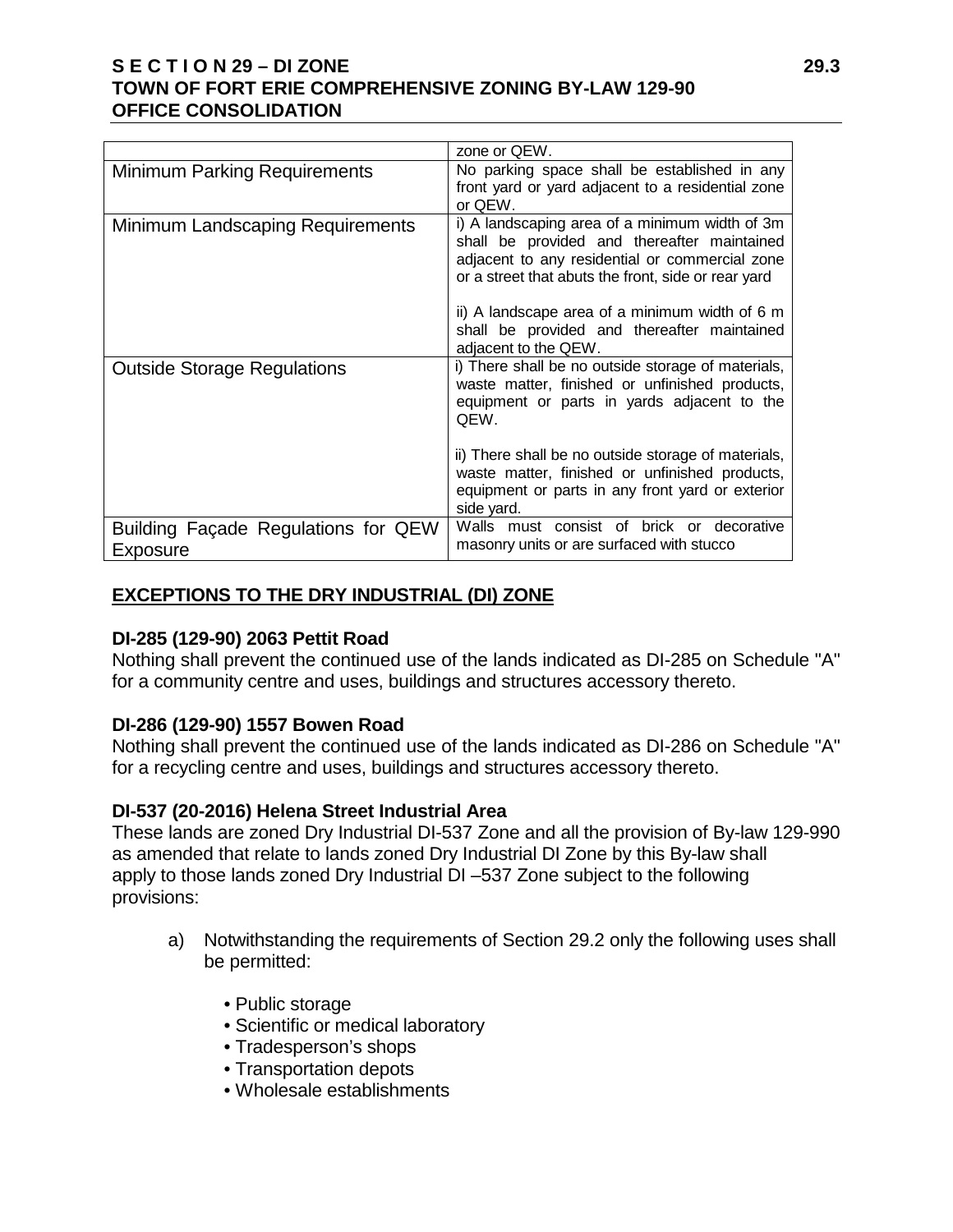## **S E C T I O N 29 – DI ZONE 29.4 TOWN OF FORT ERIE COMPREHENSIVE ZONING BY-LAW 129-90 OFFICE CONSOLIDATION**

- Warehousing
- Veterinarian clinic
- Pet day care establishment
- Plumbing shops
- Service shops
- Equipment rental and services
- Courier and delivery services
- Lumber and building yards
- Public uses and operations
- Catering establishments
- Business or commercial trades school
- Construction trades establishment
- Communication facilities
- Commercial refuelling stations
- Communication facilities
- Factory outlet
- Gasoline Bars
- Transportation truck terminal
- Bakery and uses, buildings and structures accessory thereto.

Provided that:

- i) If sanitary sewers are not available no sewage disposal requirements are necessary as part of the assembly, manufacture, fabrication, repair, packaging and storage activities, and
- ii) If sanitary sewers are not available sewage disposal requirements are limited to those necessary to serve on-site employees only;
- iii) private sewage disposal is permitted until such time as municipal services are available.
- b) In addition to the permitted uses listed in (a) above the following additional uses shall be permitted if sanitary services are available:
	- Automotive uses
	- Dry Cleaning Plants
	- Food processing establishments
	- Industrial Uses
	- Laundries
	- Machine Shops
	- Medical Marihuana Grow and Production Facilities
	- Motor Vehicle Body Shop
	- Motor Vehicle Repair Shop
	- Manufacturing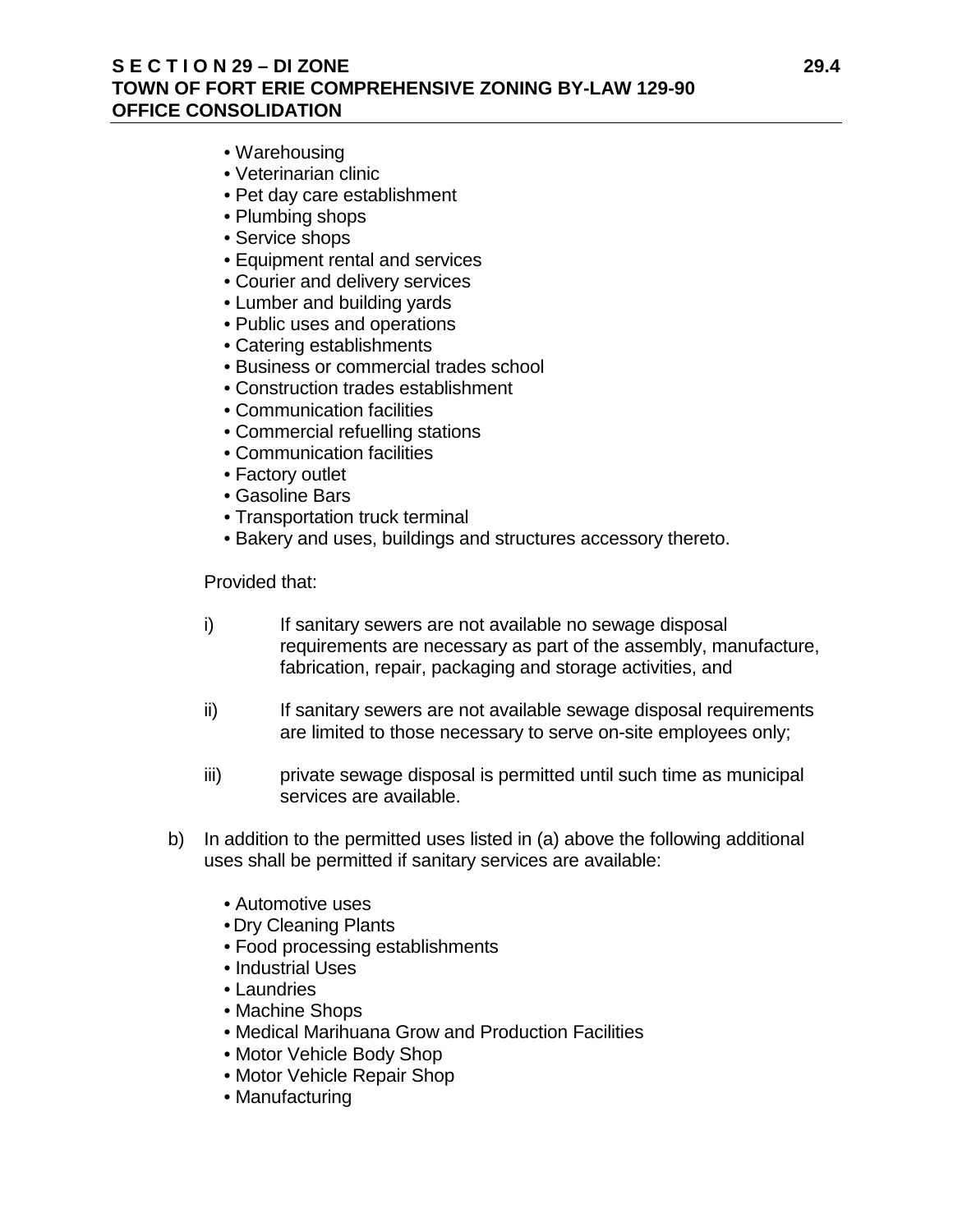- Printing establishments
- c) All of the uses permitted in (a) and (b) are subject to the separation distances identified in the Ministry of Environment's D-6 Guidelines.
- d) Notwithstanding the requirements of Subsection 29.3 no outside storage shall be permitted.

# **DI-573 (36-2017) Bowen Road Industrial Area**

These lands are zoned Dry Industrial (DI-537) Zone and all the provision of By-law 129-90 as amended that relate to lands zoned Dry Industrial (DI) Zone by this Bylaw shall apply to those lands zoned Dry Industrial (DI –537) Zone subject to the following provisions:

- a) Notwithstanding the requirements of Section 29.2 only the following uses shall be permitted:
	- Existing uses
	- Public storage
	- Scientific or medical laboratory
	- Tradesperson's shops
	- Transportation depots
	- Wholesale establishments
	- Warehousing
	- Veterinarian clinic
	- Pet day care establishment
	- Plumbing shops
	- Service shops
	- Equipment rental and services
	- Courier and delivery services
	- Lumber and building yards
	- Public uses and operations
	- Catering establishments
	- Business or commercial trades school
	- Construction trades establishment
	- Communication facilities
	- Commercial refueling stations
	- Communication facilities
	- Factory outlet
	- Gasoline Bars
	- Transportation truck terminal
	- Bakery and uses, buildings and structures accessory thereto.